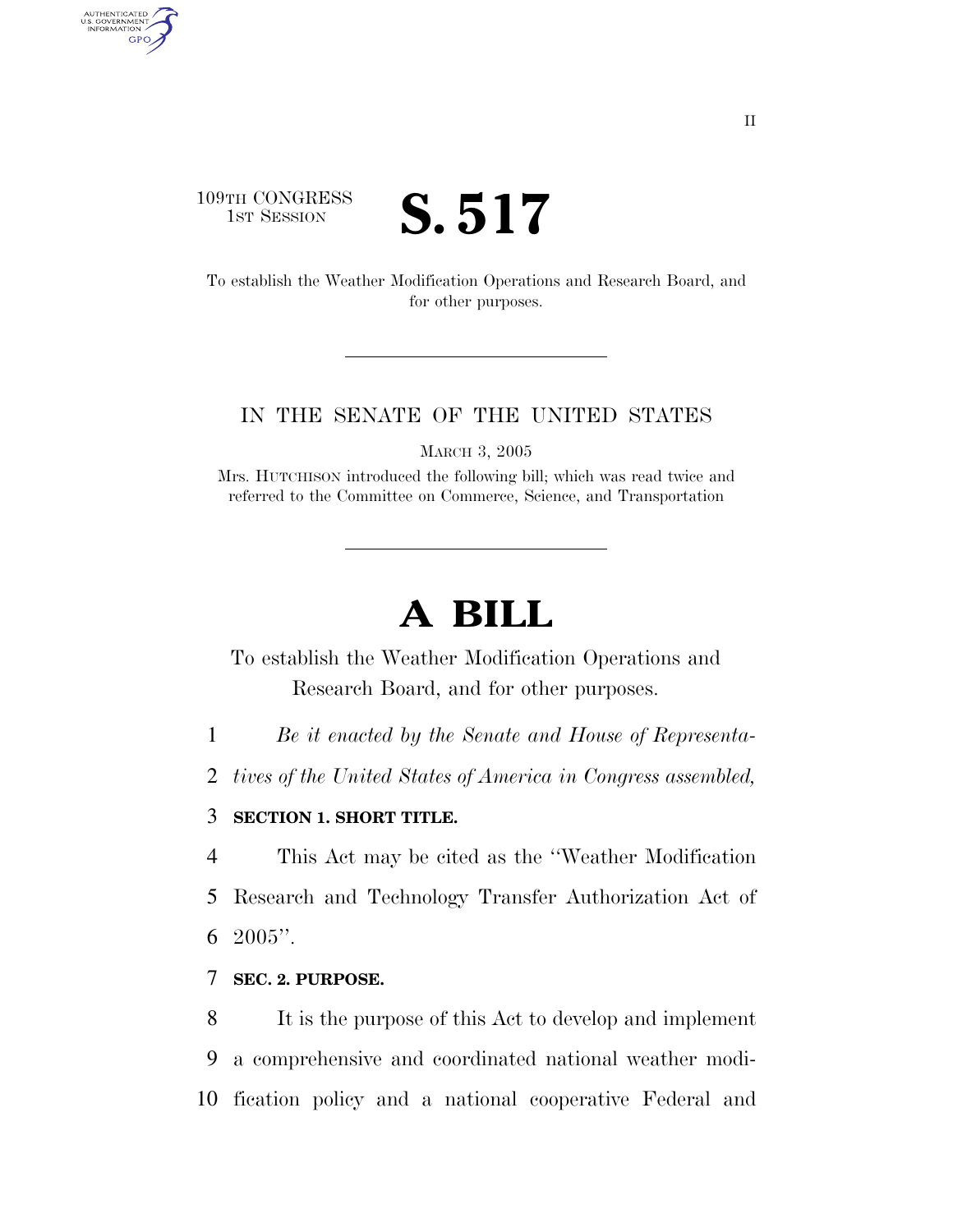State program of weather modification research and devel-opment.

#### **SEC. 3. DEFINITIONS.**

In this Act:

 (1) BOARD.—The term ''Board'' means the Weather Modification Advisory and Research Board. (2) EXECUTIVE DIRECTOR.—The term ''Execu- tive Director'' means the Executive Director of the Weather Modification Advisory and Research Board. (3) RESEARCH AND DEVELOPMENT.—The term ''research and development'' means theoretical anal- ysis, exploration, experimentation, and the extension of investigative findings and theories of scientific or technical nature into practical application for experi- mental and demonstration purposes, including the experimental production and testing of models, de-vices, equipment, materials, and processes.

 (4) WEATHER MODIFICATION.—The term ''weather modification'' means changing or control- ling, or attempting to change or control, by artificial methods the natural development of atmospheric cloud forms or precipitation forms which occur in 23 the troposphere.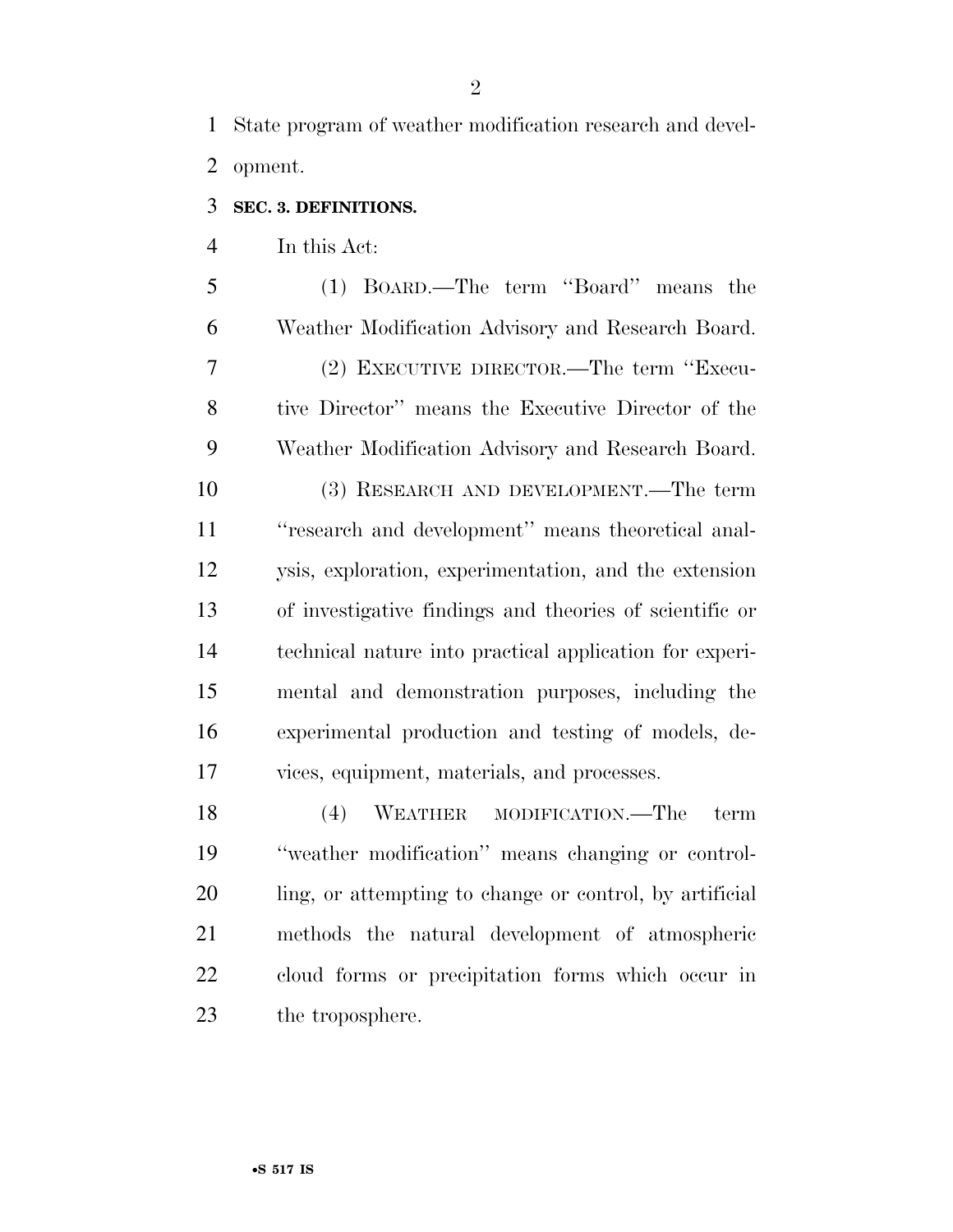| 1              | SEC. 4. WEATHER MODIFICATION ADVISORY AND RE-          |
|----------------|--------------------------------------------------------|
| $\overline{2}$ | SEARCH BOARD ESTABLISHED.                              |
| 3              | (a) IN GENERAL.—There is established in the De-        |
| 4              | partment of Commerce the Weather Modification Advisory |
| 5              | and Research Board.                                    |
| 6              | $(b)$ MEMBERSHIP.—                                     |
| 7              | (1) IN GENERAL.—The Board shall consist of             |
| 8              | 11 members appointed by the Secretary of Com-          |
| 9              | merce, of whom—                                        |
| 10             | $(A)$ at least 1 shall be a representative of          |
| 11             | the American Meteorological Society;                   |
| 12             | (B) at least 1 shall be a representative of            |
| 13             | the American Society of Civil Engineers;               |
| 14             | $(C)$ at least 1 shall be a representative of          |
| 15             | the National Academy of Sciences;                      |
| 16             | (D) at least 1 shall be a representative of            |
| 17             | the National Center for Atmospheric Research           |
| 18             | of the National Science Foundation;                    |
| 19             | $(E)$ at least 2 shall be representatives of           |
| 20             | the National Oceanic and Atmospheric Admin-            |
| 21             | istration of the Department of Commerce;               |
| 22             | $(F)$ at least 1 shall be a representative of          |
| 23             | institutions of higher education or research in-       |
| 24             | stitutes; and                                          |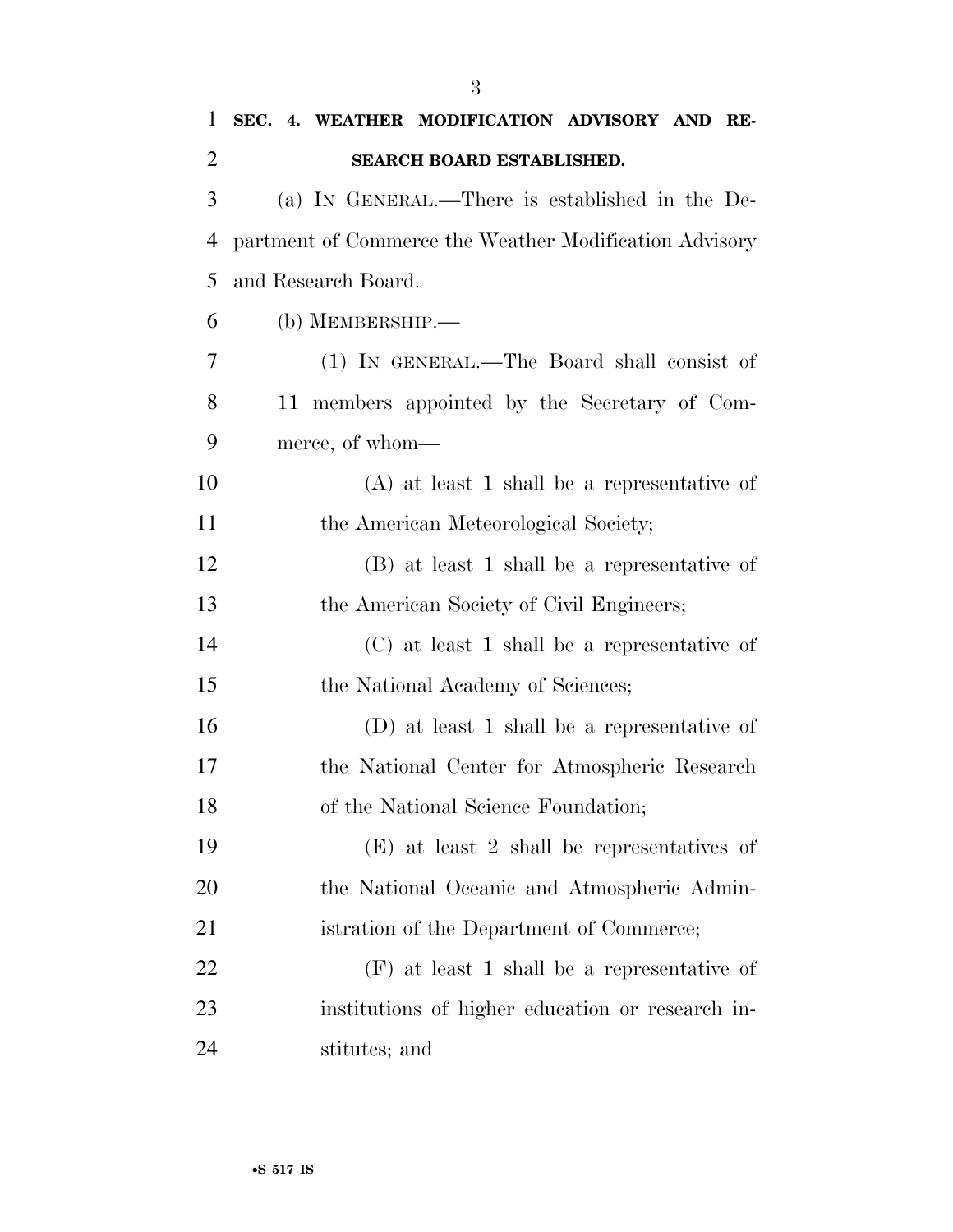(G) at least 1 shall be a representative of a State that is currently supporting operational weather modification projects. (2) TENURE.—A member of the Board serves at the pleasure of the Secretary of Commerce. (3) VACANCIES.—Any vacancy on the Board shall be filled in the same manner as the original ap- pointment. (b) ADVISORY COMMITTEES.—The Board may estab- lish advisory committees to advise the Board and to make recommendations to the Board concerning legislation, poli- cies, administration, research, and other matters. (c) INITIAL MEETING.—Not later than 30 days after the date on which all members of the Board have been appointed, the Board shall hold its first meeting. (d) MEETINGS.—The Board shall meet at the call of the Chair. (e) QUORUM.—A majority of the members of the Board shall constitute a quorum, but a lesser number of members may hold hearings. (f) CHAIR AND VICE CHAIR.—The Board shall select a Chair and Vice Chair from among its members. **SEC. 5. DUTIES OF THE BOARD.**  (a) PROMOTION OF RESEARCH AND DEVELOP-

MENT.—In order to assist in expanding the theoretical

•**S 517 IS**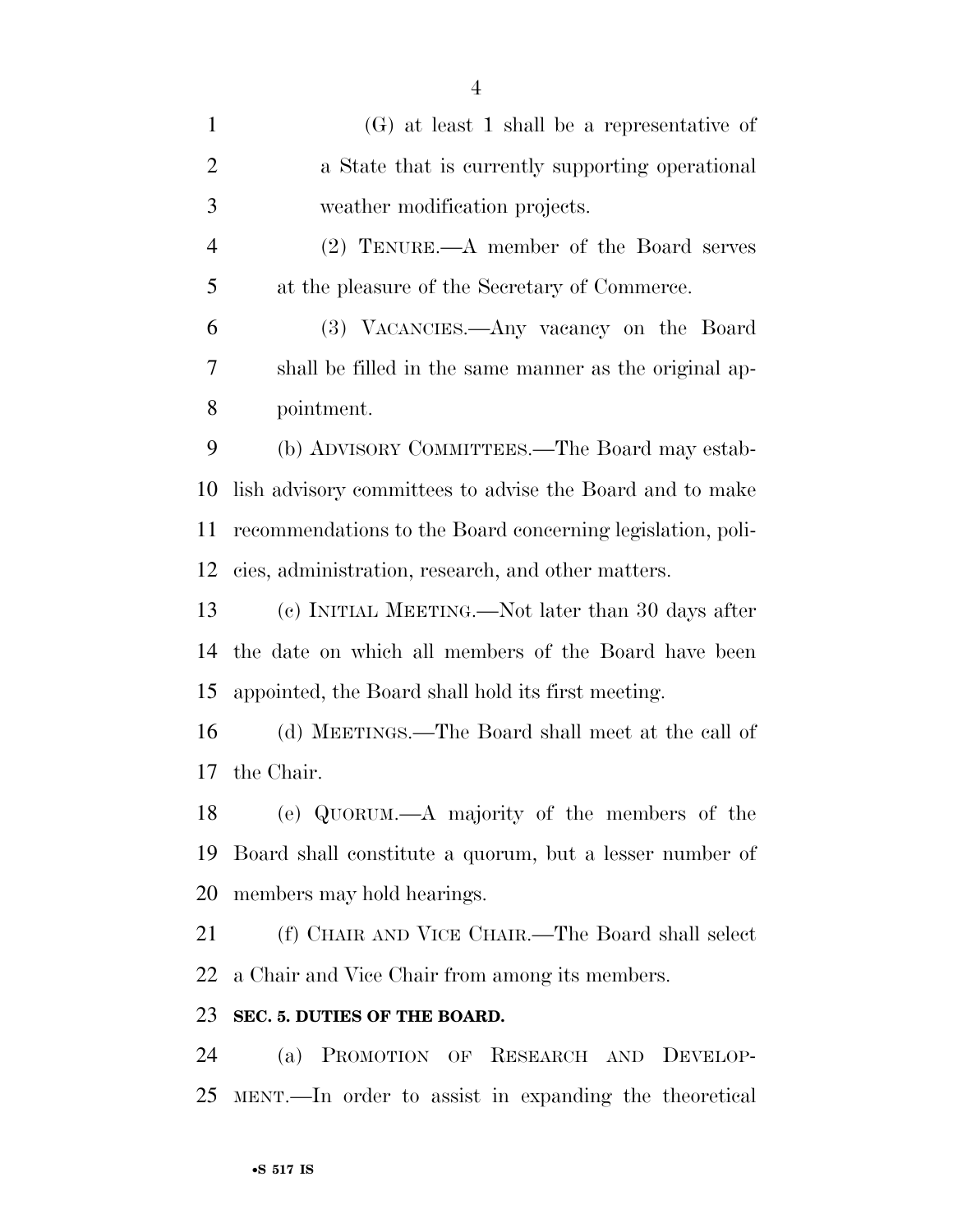and practical knowledge of weather modification, the Board shall promote and fund research and development, studies, and investigations with respect to—

 (1) improved forecast and decision-making tech- nologies for weather modification operations, includ- ing tailored computer workstations and software and new observation systems with remote sensors; and

 (2) assessments and evaluations of the efficacy of weather modification, both purposeful (including cloud-seeding operations) and inadvertent (including downwind effects and anthropogenic effects).

 (b) FINANCIAL ASSISTANCE.—Unless the use of the money is restricted or subject to any limitations provided by law, the Board shall use amounts in the Weather Modi-fication Research and Development Fund—

 (1) to pay its expenses in the administration of this Act, and

 (2) to provide for research and development with respect to weather modifications by grants to, or contracts or cooperative arrangements, with pub-21 lie or private agencies.

 (c) REPORT.—The Board shall submit to the Sec- retary biennially a report on its findings and research re-sults.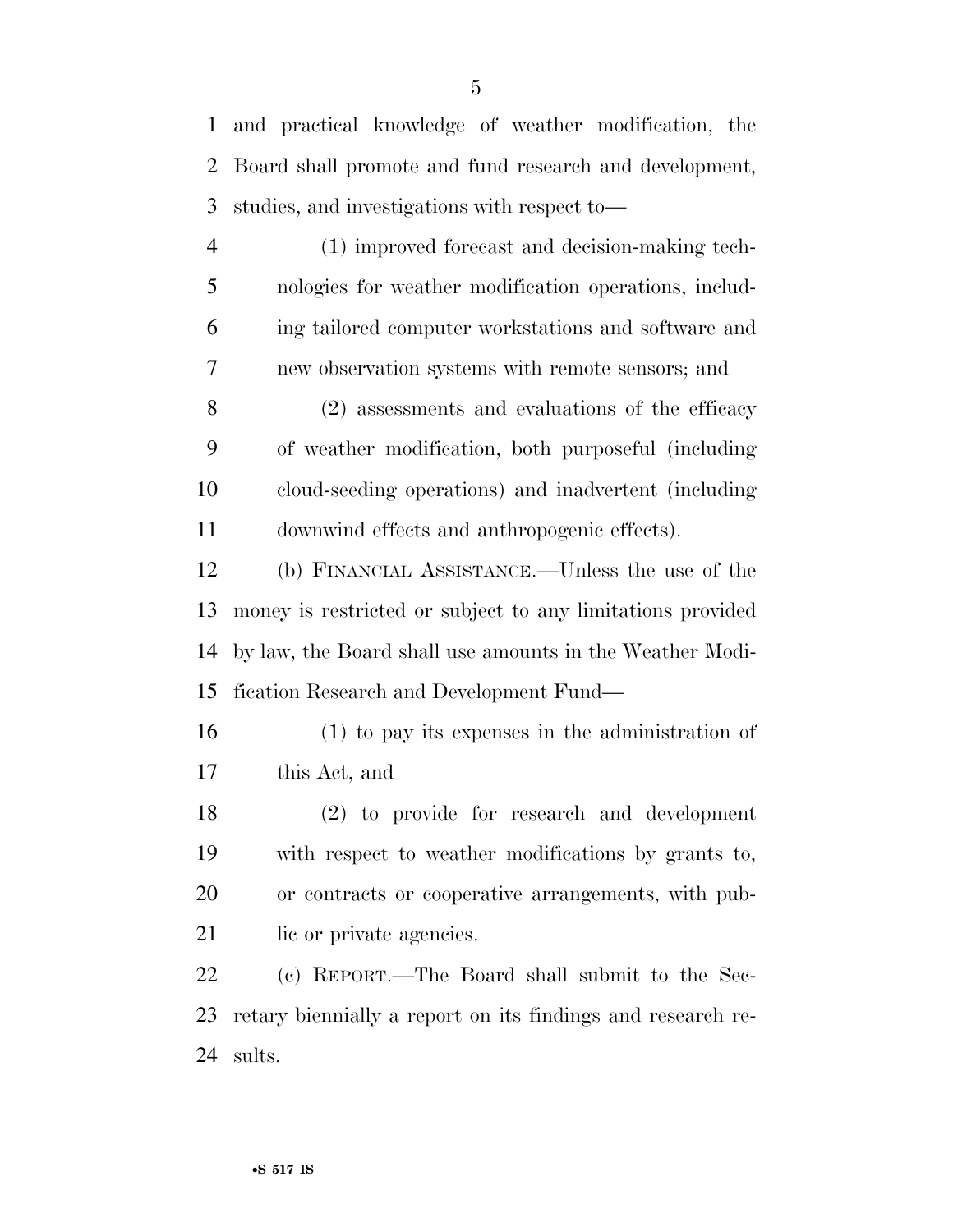#### **SEC. 6. POWERS OF THE BOARD.**

 (a) STUDIES, INVESTIGATIONS, AND HEARINGS.— The Board may make any studies or investigations, obtain any information, and hold any hearings necessary or prop- er to administer or enforce this Act or any rules or orders issued under this Act.

 (b) PERSONNEL.—The Board may employ, as pro- vided for in appropriations Acts, an Executive Director and other support staff necessary to perform duties and functions under this Act.

 (c) COOPERATION WITH OTHER AGENCIES.—The Board may cooperate with public or private agencies to promote the purposes of this Act.

 (d) COOPERATIVE AGREEMENTS.—The Board may enter into cooperative agreements with the head of any department or agency of the United States, an appropriate official of any State or political subdivision of a State, or an appropriate official of any private or public agency or organization for conducting weather modification activities or cloud-seeding operations.

 (e) CONDUCT AND CONTRACTS FOR RESEARCH AND DEVELOPMENT.—The Executive Director, with the ap- proval of the Board, may conduct and may contract for research and development activities relating to the pur-poses of this section.